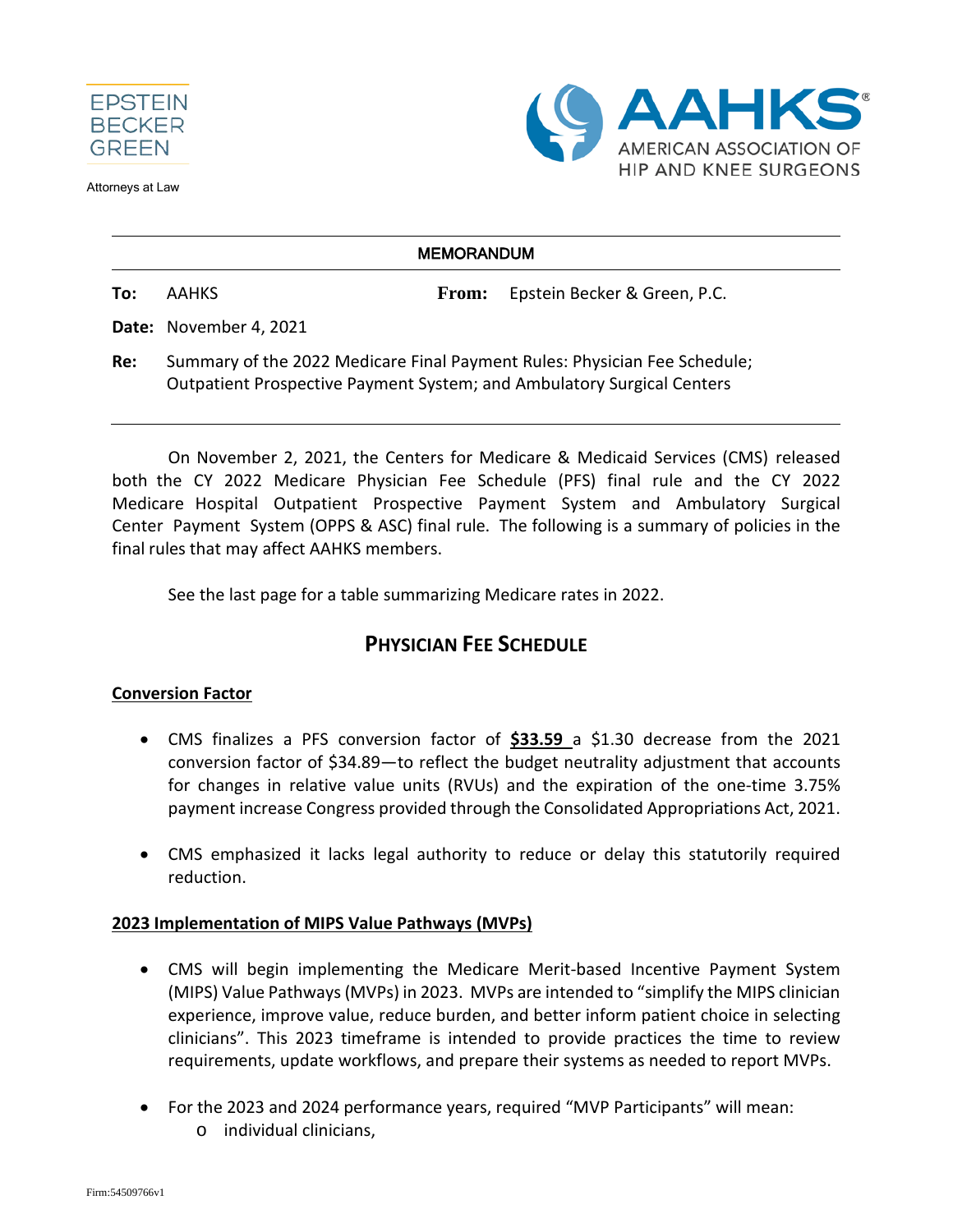November 4, 2021 Page 2

- o single specialty groups,
- o multispecialty groups,
- o subgroups, and
- o APM entities that are assessed on an MVP for all MIPS performance categories.
- MVP reporting will be optional for 2023. CMS is delaying until 2026 the requirement that multispecialty groups form subgroups in order to report MVPs.

### **Final Improving Care for Lower Extremity Joint Repair MVP**

- Quality Measures
	- o Q350: Total Knee Replacement: Shared Decision-Making: Trial of Conservative (Non-surgical) Therapy
	- o Q351: Total Knee Replacement: Venous Thromboembolic and Cardiovascular Risk Evaluation
	- o Q376: Functional Status Assessment for Total Hip Replacement
	- o Q470: Functional Status After Primacy Total Knee Replacement
	- o Q480: Risk-standardized complication rate (RSCR} following elective primary THA and/or TKA
	- o Q128: Preventive Care and Screening: BMI Screening and Follow-Up Plan
		- CCOME6: Patient-Reported Pain and/or Function Improvement after APM Surgery and CCOME7: Patient-Reported Pain and/or Function Improvement after THA were considered but not included
- CMS is adding Q024: *Communication with the Physician or Other Clinician Managing On-Going Care Post-Fracture for Men and Women Aged 50 Years and Older within this MVP*. During MVP development, however, commenters convinced CMS that the MVP as proposed did not consider the care gap patients suffer in post-acute follow-up to address the chronic underlying bone loss that increases risk of future fractures and associated morbidity, mortality, and costs. CMS' agreed that ensuring care coordination for the treatment of osteoporosis is important for this patient population.
- Improvement Activities
	- o IA CC 15: PSH Care Coordination: Contributes to the coordinated care of the patient required after a procedure such as a hip/knee replacement. The Perioperative Surgical Home (PSH) strives to provide the patient with the "right care, in the right place, at the right time" to ensure patient satisfaction while reducing complications and costs.
	- o IA PSP A 27: Invasive Procedure or Surgery Anticoagulation Medication Management: To address blood-clotting issues commonly associated with hip/knee replacement. Statistical data indicates that hip and knee replacements are a commonly performed inpatient procedure with long recovery times that often incur sizable expenses in terms of hospitalization and rehabilitation.
	- o IA\_AHE\_3: Promote use of Patient-Reported Outcome Tools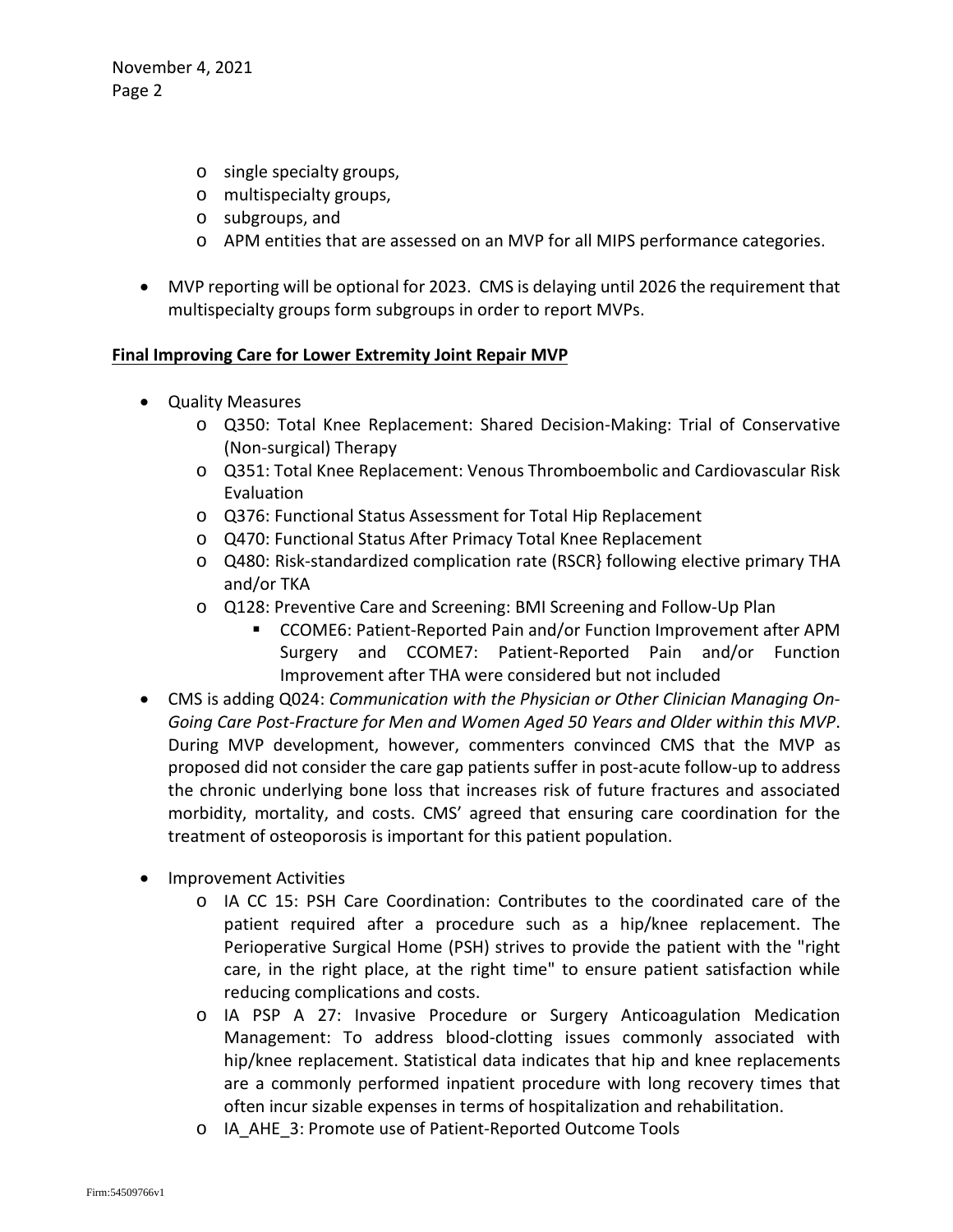- $\circ$  IA BE 6: Collection and follow-up on patient experience and satisfaction data on beneficiary engagement
- o IA\_BE\_12: Use evidence-based decision aids to support shared decision-making
- o IA\_ CC\_ 7: Regular training in care coordination
- o IA\_ CC \_9: Implementation of practices/processes for developing regular individual care plans
- o IA\_ CC\_ 13: Practice improvements for bilateral exchange of patient information
- o IA \_PSP A\_ 6: Consultation of the Prescription Drug Monitoring Program
- o IA\_PSPA\_7: Use ofQCDR data for ongoing practice assessment and improvements
- o IA\_PSPA\_l8: Measurement and improvement at the practice and panel level
- Cost Measures Elective Primary Hip Arthroplasty and Knee Arthroplasty episode-based measures.

# **Quality Payment Program Changes in 2022 – Facility Affiliations**

• For HHS' Public Reporting on Compare Tools, CMS will publicly report clinician affiliations to certain types of facilities (for example, LTCHs, IRFs, etc.).

# **Changes to the Requirements for Electronic Prescribing for Controlled Substances for a Covered Part D Drug under a Prescription Drug Plan or an MA-PD Plan**

• CMS finalized some exceptions to the electronic prescribing of controlled substances (EPCS) requirement for schedule II, III, IV, and V controlled substances set forth in the SUPPORT Act. These exceptions would apply (1) when the prescriber and dispensing pharmacy are the same entity; (2) to prescribers who issue 100 or fewer controlled substance prescriptions for Part D drugs per calendar year; and (3) to prescribers who are in the geographic area of a natural disaster, or who are granted a waiver based on extraordinary circumstances. CMS is delaying the start date for compliance to January 1, 2023.

*-continued-*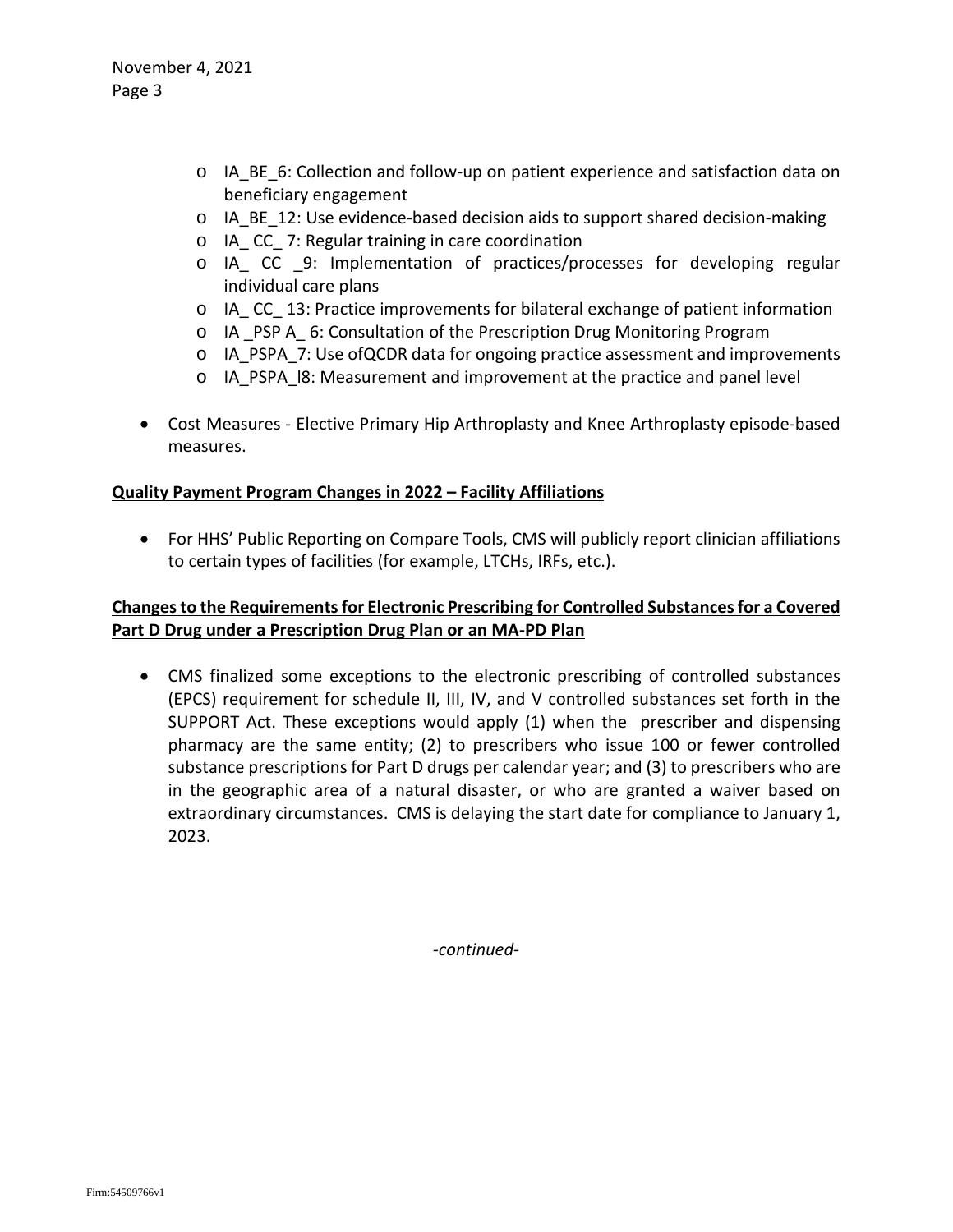# **OUTPATIENT PROSPECTIVE PAYMENT SYSTEM & AMBULATORY SURGICAL CENTER PAYMENT SYSTEM**

### **Preservation of the Medicare Inpatient Only (IPO) List**

- CMS decided that it prefers CMS to remove procedures from the IPO based on procedurespecific review based on nomination as opposed to removing whole classes of procedures in bulk. Therefore, CMS is finalizing its proposal to preserve the IPO and return the musculoskeletal-related CPT codes previously removed in 2021 to the IPO list, including
	- o 27702 (Arthroplasty, ankle; with implant [total ankle]); 27703 (Arthroplasty, ankle; revision, total ankle); 27445 (Arthroplasty, knee, hinge prosthesis [for example, walldius type]); 27487 (Revision of total knee arthroplasty, with or without allograft; femoral and entire tibial component); 27488 (Removal of prosthesis, including total knee prosthesis, methylmethacrylate with or without insertion of spacer, knee); 27125 (Hemiarthroplasty, hip, partial [for example, femoral stem prosthesis, bipolar arthroplasty]); 27132 (Conversion of previous hip surgery to total hip with or without autograft or allograft); 27134 (Revision of total hip arthroplasty; both components, with or without autograft or allograft); 27137 (Revision of total hip arthroplasty; acetabular component only, with or without autograft or allograft); 27138 (Revision of total hip arthroplasty; femoral component only, with or without allograft); and 27140 (Osteotomy and transfer of greater trochanter of femur [separate procedure]).
- TKA and THA will remain *off the IPO list* and available for outpatient reimbursement because these procedures were earlier removed from the IPO list on an individualized review.
- In preserving the IPO, CMS cited many of the arguments from AAHKS around the problematic interface with the 2-midnight rule for procedures newly available for outpatient status.
	- o CMS states: "*It is a misinterpretation of CMS payment policy for providers to create policies or guidelines that establish the hospital outpatient setting as the baseline or default site of service for a procedure based on its removal from the IPO list. As stated in previous rulemaking, services that are no longer included on the IPO list are payable in either the inpatient or hospital outpatient setting subject to the general coverage rules requiring that any procedure be reasonable and necessary, and payment should be made pursuant to the otherwise applicable payment policies*."
	- CMS states: "*We continue to believe that physicians should use their complex clinical judgment, together with consideration of the beneficiary's needs, to*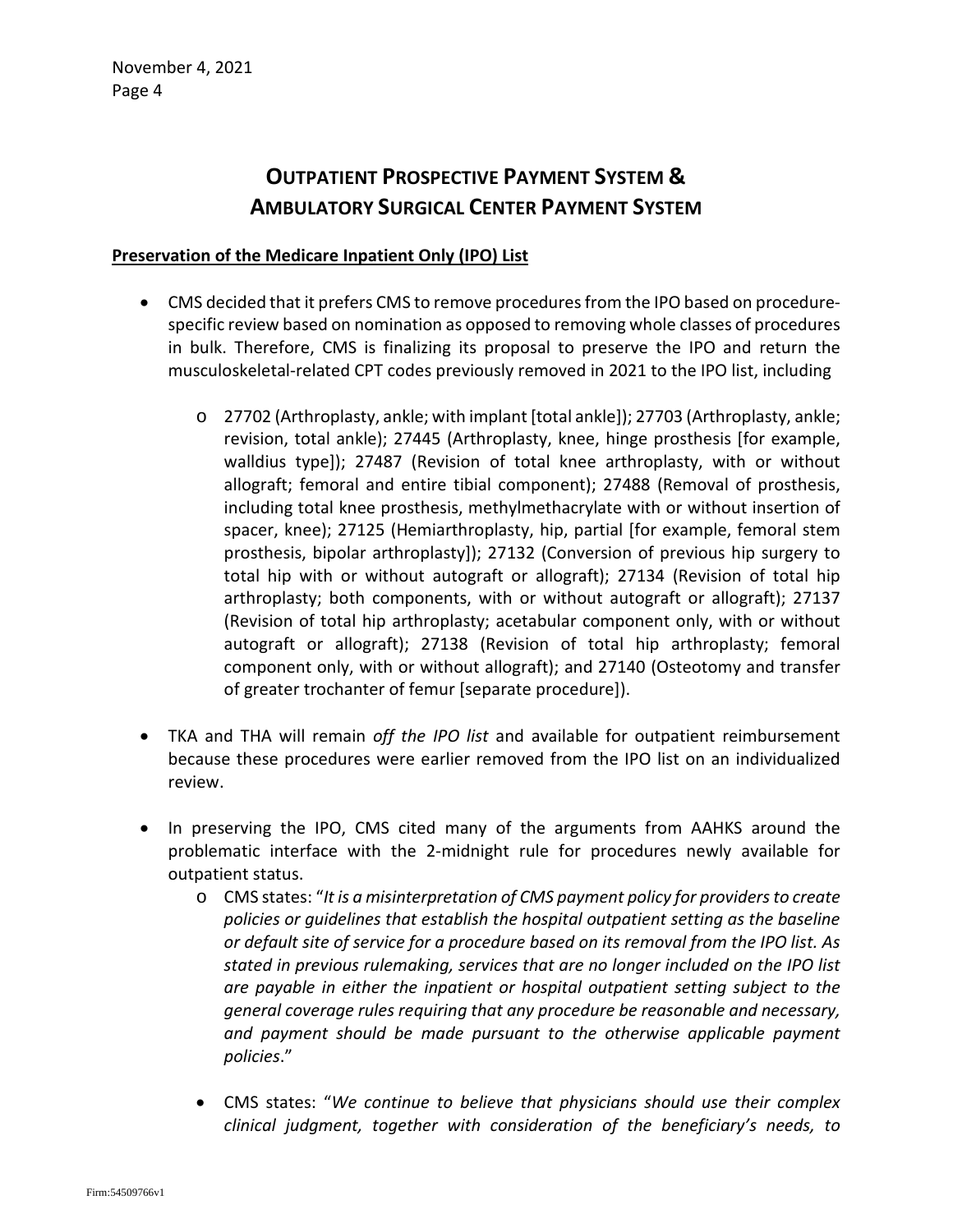*determine the appropriate site of service. We continue to strive to balance the goals of increasing physician and patient choice of setting of care with consideration of patient safety for all Medicare beneficiaries*."

### **Interaction between Inpatient Hospital Admissions and the 2-Midnight Rule**

- CMS is finalizing a new policy whereby procedures that are removed from the IPO list on or after January 1, 2021 are exempt from the following reviews for 2 years:
	- o Site-of-service claim denials
	- o Beneficiary and Family-Centered Care Quality Improvement Organization (BFCC-QIO) referrals to Recovery Audit Contractor (RAC) for persistent noncompliance with the 2-midnight rule, and
	- o RAC reviews for "patient status" (site-of-service)
- THA and TKA are no longer exempt from these types of reviews because they were removed from the IPO more than 2 years ago.
- CMS states it plans to develop new stakeholder education materials to support physiciandecision making for procedures that are removed from the IPO list in the future.

### **Contraction of the List of ASC Covered Surgical Procedures**

- CMS is finalizing its proposal to reverse last year's decision to add 267 surgery/surgerylike codes to the ASC CPL. Instead, CMS will return to its earlier policy of evaluating individual procedures for possible exclusion. In early 2022, CMS will release new subregulatory guidance describing the process to nominate a procedure to be added to the CPL.
- TKA and THA will remain on the ASC CPL because these procedures were earlier added to the CPL based on individualized review.

### **Adding a Patient-Reported Outcomes Measure (PROM) Following Elective THA or TKA**

• CMS earlier sought input on the potential future development and inclusion of a PROM following elective outpatient THA/TKA as a hospital quality measure. CMS previously established the voluntary PRO data collection opportunity under the Comprehensive Care for Joint Replacement (CJR) model and developed the Hospital-Level, Risk-Standardized Patient-Reported Outcomes Following Elective Primary THA/TKA performance measure  $(THA/TKA PRO-PM)<sup>1</sup>$  $(THA/TKA PRO-PM)<sup>1</sup>$  $(THA/TKA PRO-PM)<sup>1</sup>$  to be submitted by participating hospitals. CMS subsequently updated the measure based on stakeholder feedback.

<span id="page-4-0"></span> $1$  NQF ID # 3559; CMIT ID # 3198.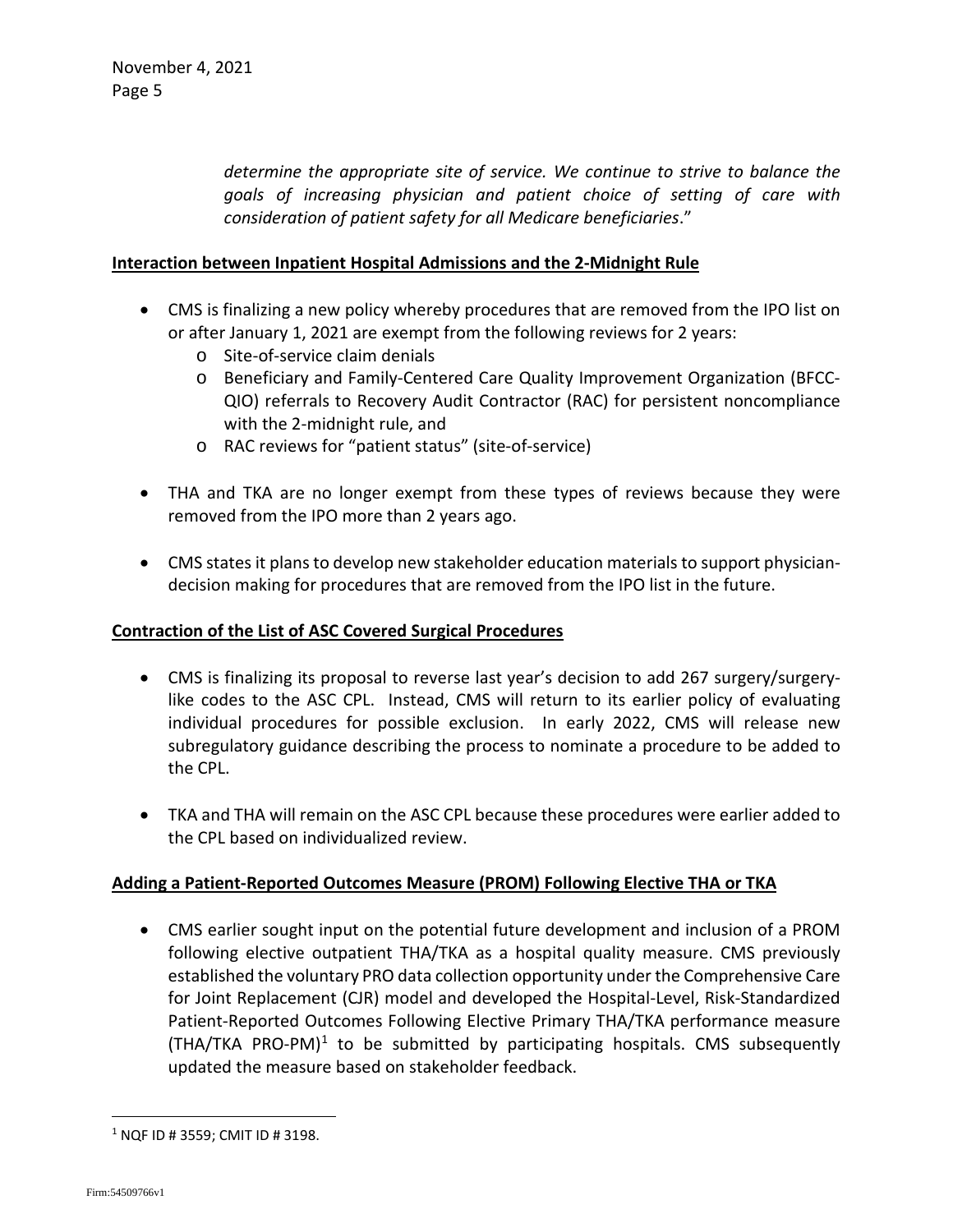- AAHKS provided feedback on how such a PROM could fit into the Hospital Outpatient Quality Reporting System. CMS acknowledged AAHKS comments that a THA/TKA PRO-PM would require providers to collect pre- and post-operative data for at least 25 cases to ensure a reliable measure score.
- CMS states: "*We will continue to monitor the number of THA and TKA procedures in the outpatient setting and when we believe there is a sufficient number of such procedures performed in these settings to reliably measure a meaningful number of facilities, we may consider expanding the PRO-PM to these settings*."

### **Increased Penalties for Failure to Make Hospital Standard Charges Transparent**

- CMS earlier implemented a policy requiring hospitals to make public their standard charges (both gross charges and payer-specific negotiated charges) for all items and services online in a machine-readable format.
- CMS is finalizing an increase monetary penalties, scaled for size, for hospitals in violation of the new price-transparency requirements.
	- o For a hospital with 30 or fewer beds, the maximum daily dollar civil monetary penalty amount to which it may be subject is \$300
	- o For a hospital with at least 31 and up to and including 550 beds, the maximum daily dollar civil monetary penalty amount to which it may be subject is the number of beds times \$10
	- o For a hospital with a number of beds greater than 550, the maximum daily dollar civil monetary penalty amount to which it may be subject is \$5,500.

*-continued-*